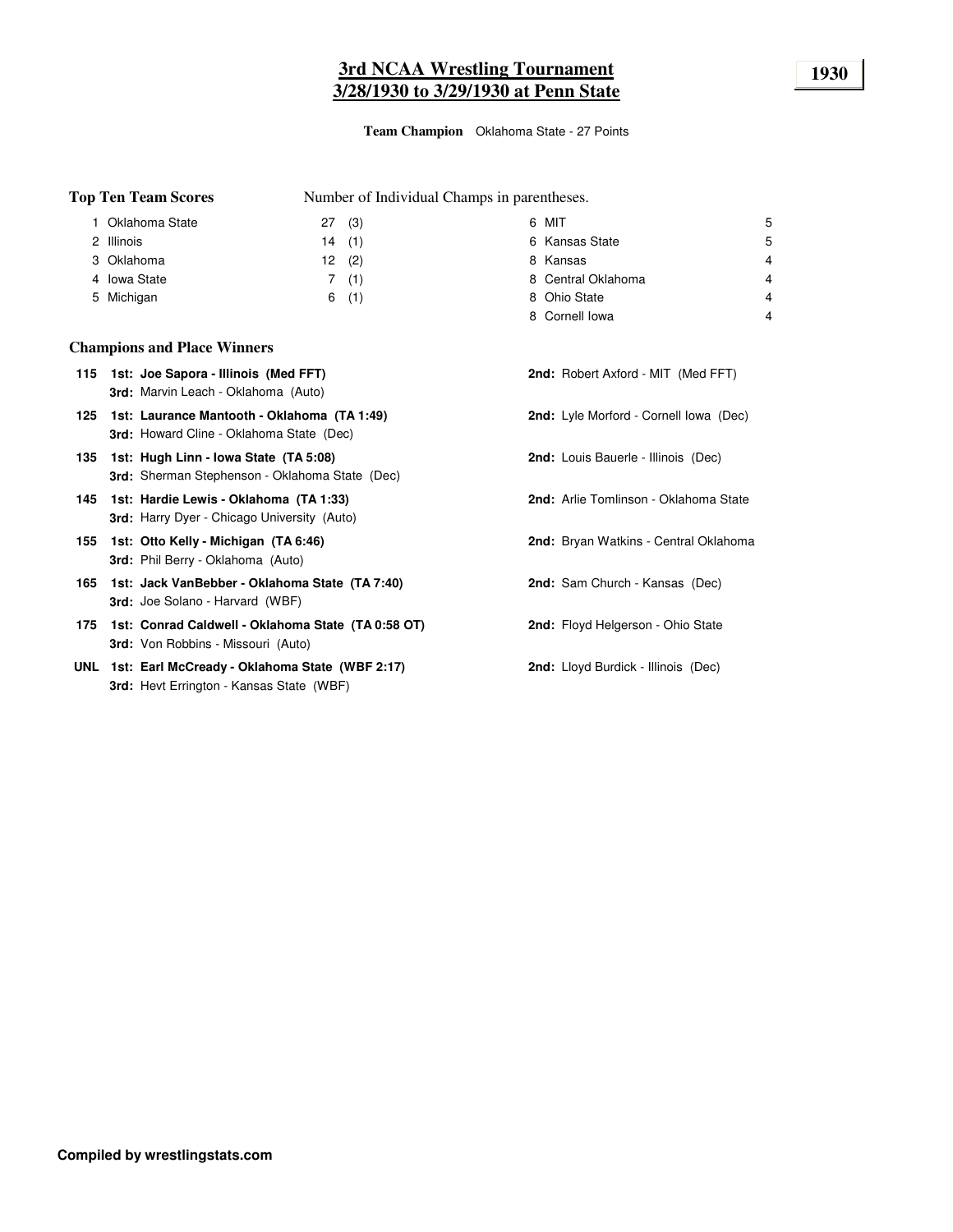# **3/28/1930 and 3/29/1930 at Penn State 1930 NCAA Championship Page 1 of 8**

### **115 Weight Class**

| Joe Sapora, Illinois               |                      |                          |                      |
|------------------------------------|----------------------|--------------------------|----------------------|
| Bye                                | Joe Sapora           |                          |                      |
|                                    |                      | Joe Sapora TA 9:03       |                      |
| Roy Maize, Penn State              | Roy Maize            |                          |                      |
| Bye                                |                      |                          |                      |
| Robert Axford, MIT                 |                      |                          | Joe Sapora TA 6:47   |
|                                    | <b>Robert Axford</b> |                          |                      |
| Bye                                |                      | Robert Axford TA 6:15    |                      |
| Adair, RIT                         |                      |                          |                      |
| Bye                                | Adair                |                          |                      |
|                                    |                      |                          | Joe Sapora Med FFT   |
| Bobby Pearce, Oklahoma State       | <b>Bobby Pearce</b>  |                          |                      |
| Bye                                |                      | Bobby Pearce Fall 1:23   |                      |
| McCarthy, Cornell Iowa             |                      |                          |                      |
| Bye                                | McCarthy             |                          |                      |
|                                    |                      |                          | Marvin Leach TA 0:53 |
| Marvin Leach, Oklahoma             | Marvin Leach         |                          |                      |
| Bye                                |                      |                          |                      |
| Aranette, Kent State               |                      | Marvin Leach TA 9:51     |                      |
|                                    | Aranette             |                          |                      |
| <b>Bye</b>                         |                      |                          |                      |
|                                    |                      | <b>Consolation Bouts</b> |                      |
| 115 Weight Class Consolation Bouts |                      |                          |                      |
| <b>Second Place</b>                |                      |                          |                      |

WRB Semi-Final Robert Axford, MIT defeated Roy Maize, Penn State

Second Robert Axford, MIT defeated Marvin Leach, Oklahoma - Med FFT

#### **Third Place**

Third Marvin Leach, Oklahoma automatic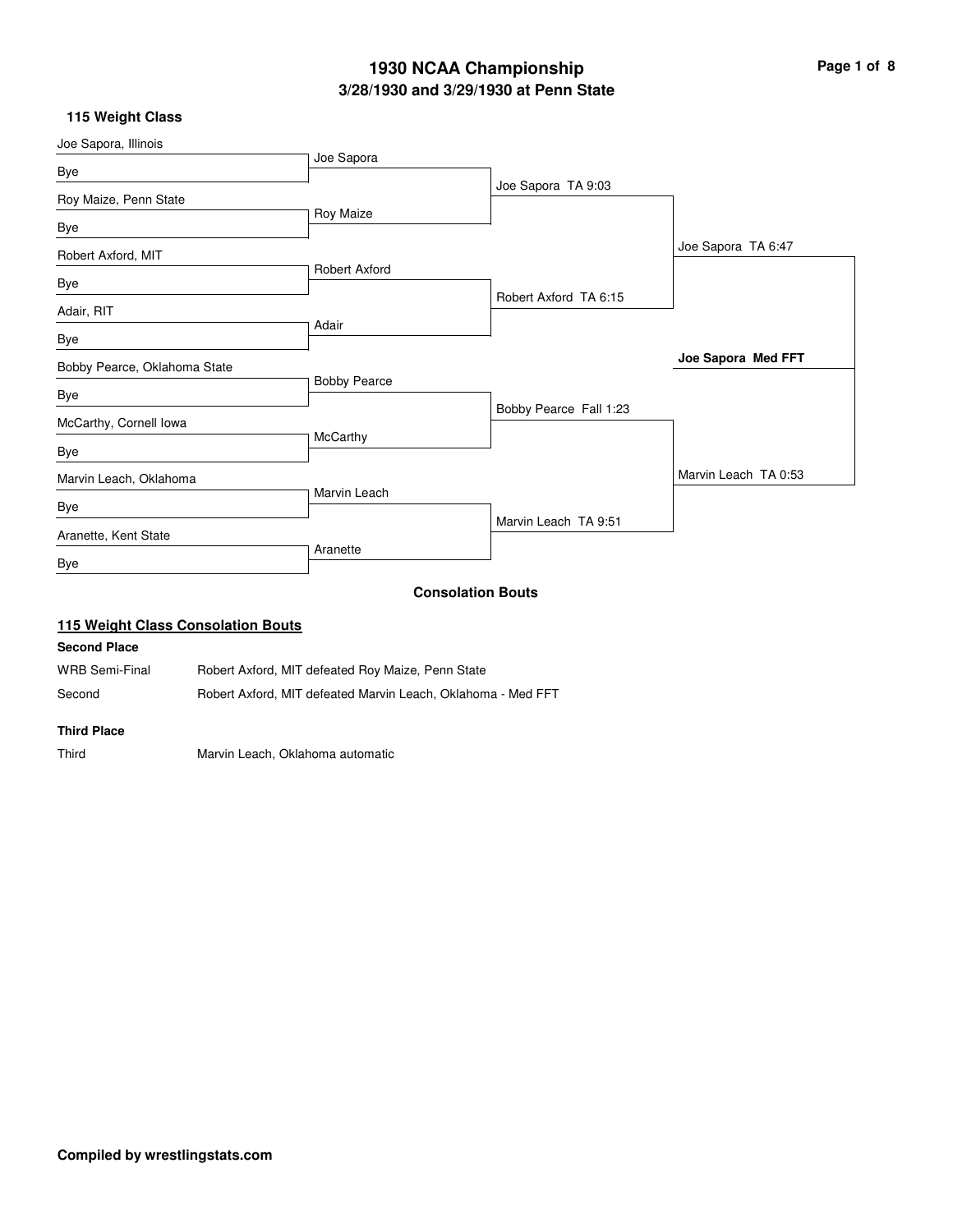# **3/28/1930 and 3/29/1930 at Penn State 1930 NCAA Championship Page 2 of 8**

## **125 Weight Class**

| Laurance Mantooth, Oklahoma           |                     |                           |                                  |
|---------------------------------------|---------------------|---------------------------|----------------------------------|
|                                       | Laurance Mantooth   |                           |                                  |
| Bye                                   |                     | Laurance Mantooth TA 3:45 |                                  |
| Howard Cline, Oklahoma State          |                     |                           |                                  |
| Bye                                   | <b>Howard Cline</b> |                           |                                  |
| Stella, Tufts                         |                     |                           | Laurance Mantooth TA 6:35        |
|                                       | <b>Stella</b>       |                           |                                  |
| Bye                                   |                     | Stella TA 5:49            |                                  |
| Arthur Klein, Harvard                 |                     |                           |                                  |
| Bye                                   | Arthur Klein        |                           |                                  |
| LaFavour, Northwestern                |                     |                           | <b>Laurance Mantooth TA 1:49</b> |
|                                       | LaFavour            |                           |                                  |
| Bye                                   |                     | LaFavour TA 4:20          |                                  |
| Henry Krakowski, Case-Western Reserve |                     |                           |                                  |
| Bye                                   | Henry Krakowski     |                           |                                  |
| Lyle Morford, Cornell Iowa            |                     |                           | Lyle Morford TA 3:56             |
| Bye                                   | Lyle Morford        |                           |                                  |
|                                       |                     | Lyle Morford Fall 4:44    |                                  |
| Colby Graves, Virginia Tech           |                     |                           |                                  |
| Bye                                   | Colby Graves        |                           |                                  |
|                                       |                     | Canaalatian Dauta         |                                  |

#### **Consolation Bouts**

## **125 Weight Class Consolation Bouts**

## **Second Place**

| WRB Semi-Final | Howard Cline, Oklahoma State defeated Stella, Tufts                    |
|----------------|------------------------------------------------------------------------|
| Second         | Lyle Morford, Cornell Iowa defeated Howard Cline, Oklahoma State - Dec |

| WRB Semi-Final | Colby Graves, Virginia Tech defeated LaFavour, Northwestern - Dec       |
|----------------|-------------------------------------------------------------------------|
| Third          | Howard Cline, Oklahoma State defeated Colby Graves, Virginia Tech - Dec |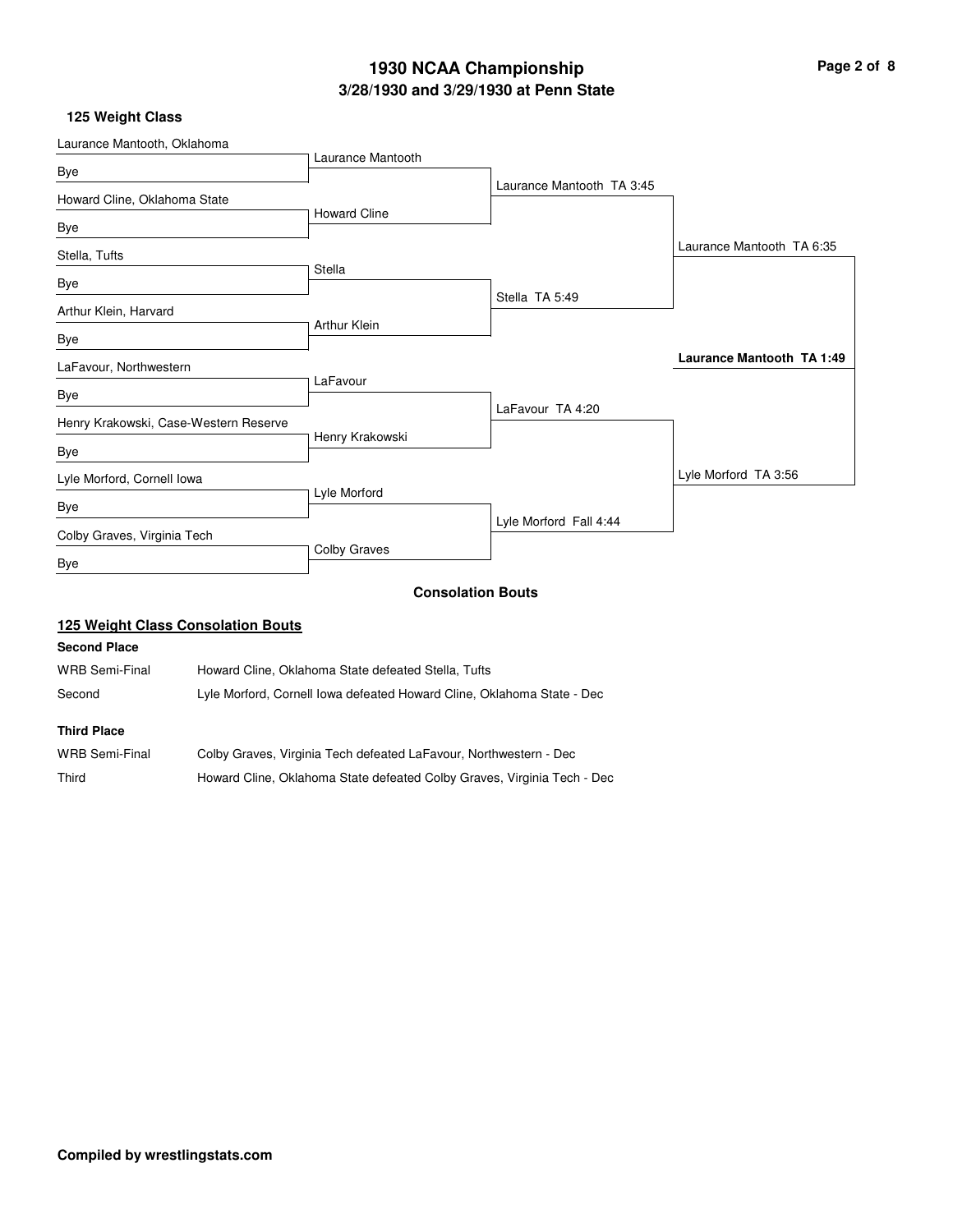# **3/28/1930 and 3/29/1930 at Penn State 1930 NCAA Championship Page 3 of 8**

# **135 Weight Class**

|              | Hugh Linn TA 9:10                                                                                                             |                                                        |
|--------------|-------------------------------------------------------------------------------------------------------------------------------|--------------------------------------------------------|
|              |                                                                                                                               |                                                        |
|              |                                                                                                                               |                                                        |
|              |                                                                                                                               | Hugh Linn Fall 6:04                                    |
|              |                                                                                                                               |                                                        |
|              | Joe Fickel Fall 5:59                                                                                                          |                                                        |
|              |                                                                                                                               |                                                        |
|              |                                                                                                                               |                                                        |
|              |                                                                                                                               | Hugh Linn TA 5:08                                      |
|              |                                                                                                                               |                                                        |
|              | Louis Bauerle TA 8:02                                                                                                         |                                                        |
|              |                                                                                                                               |                                                        |
|              |                                                                                                                               |                                                        |
|              |                                                                                                                               | Louis Bauerle TA 9:00                                  |
| George Field |                                                                                                                               |                                                        |
|              | George Field TA 2:47                                                                                                          |                                                        |
|              |                                                                                                                               |                                                        |
|              |                                                                                                                               |                                                        |
|              |                                                                                                                               |                                                        |
|              | Hugh Linn Fall 7:55<br>Norman Stoner Fall 7:19<br>Joe Fickel<br><b>Edwin Belshaw</b><br>Louis Bauerle<br><b>Bill Anderson</b> | Sherman Stephenson TA 1:50<br><b>Consolation Bouts</b> |

## **135 Weight Class Consolation Bouts**

### **Second Place**

| <b>WRB Quarter-Final</b> | Norman Stoner, Michigan State defeated Grant Stein, Penn State       |
|--------------------------|----------------------------------------------------------------------|
| WRB Semi-Final           | Norman Stoner, Michigan State defeated Joe Fickel, Kansas State      |
| Second                   | Louis Bauerle, Illinois defeated Norman Stoner, Michigan State - Dec |
|                          |                                                                      |

| WRB Semi-Final | Sherman Stephenson, Oklahoma State defeated George Field, Virginia Military     |
|----------------|---------------------------------------------------------------------------------|
| Third          | Sherman Stephenson, Oklahoma State defeated Norman Stoner, Michigan State - Dec |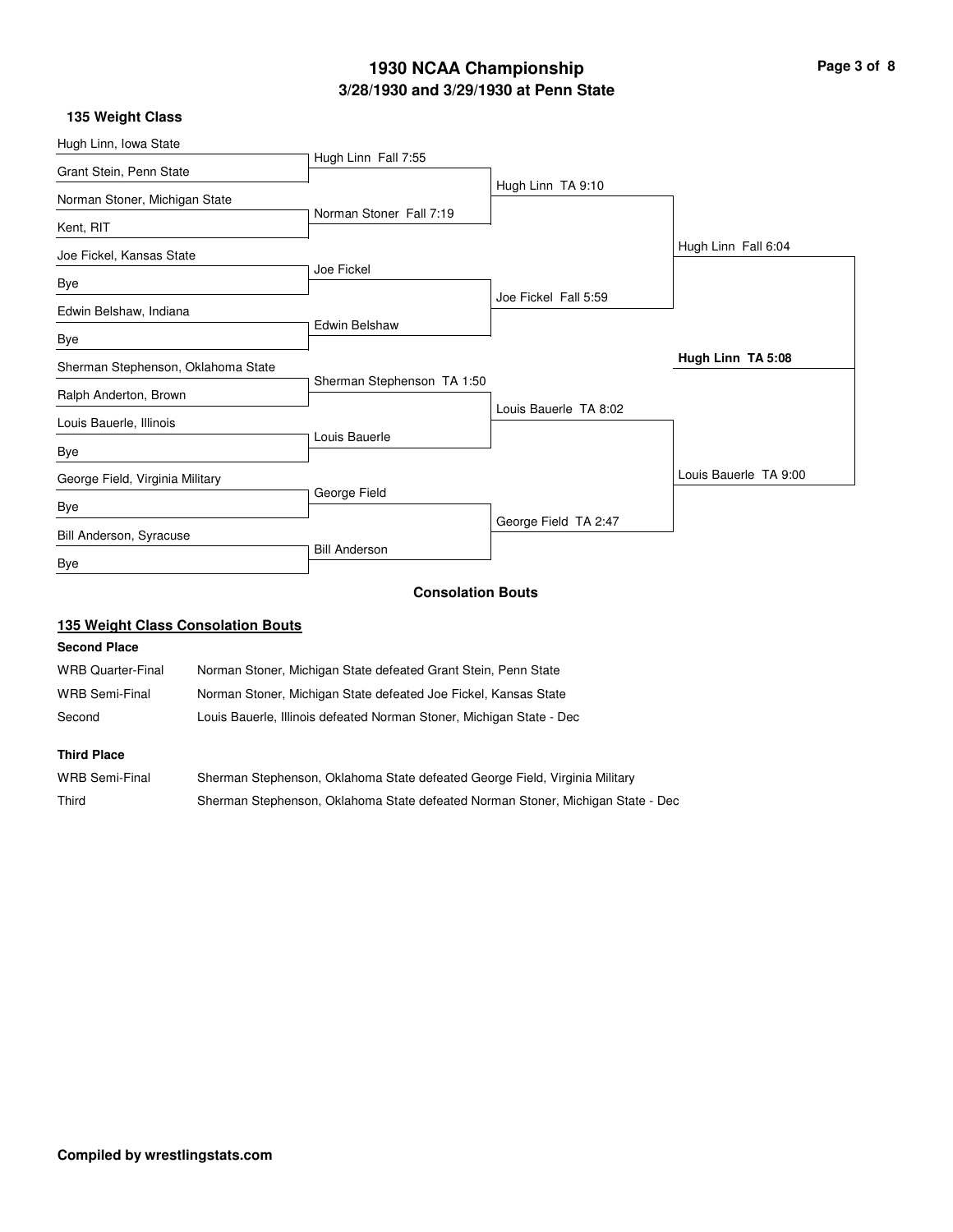# **3/28/1930 and 3/29/1930 at Penn State 1930 NCAA Championship Page 4 of 8**

## **145 Weight Class**

| Hardie Lewis, Oklahoma                  |                         |                           |                      |
|-----------------------------------------|-------------------------|---------------------------|----------------------|
| Arlie Tomlinson, Oklahoma State         | Hardie Lewis TA 7:14    |                           |                      |
|                                         |                         | Hardie Lewis TA 5:40      |                      |
| Albert Campbell, Illinois               |                         |                           |                      |
| Bye                                     | Albert Campbell         |                           |                      |
| Richard Cole, Iowa State                |                         |                           | Hardie Lewis TA 9:28 |
|                                         | Richard Cole TA 4:43    |                           |                      |
| Cooper, MIT<br>B.P. Sargeant, Lafayette |                         | Richard Cole TA 5:22      |                      |
|                                         | B.P. Sargeant TA 2:47   |                           |                      |
| Marshall, Michigan State                |                         |                           |                      |
| Robert Garrigan, Northwestern           |                         |                           | Hardie Lewis TA 1:33 |
| Bye                                     | Robert Garrigan         |                           |                      |
| Stelljes, RIT                           |                         | Robert Garrigan Fall 3:51 |                      |
|                                         | <b>Stellies</b>         |                           |                      |
| Bye                                     |                         |                           |                      |
| Harry Dyer, Chicago University          |                         |                           | Harry Dyer TA 2:38   |
| Karl Kaiser, Penn State                 | Harry Dyer              |                           |                      |
| Elmer Carpenter, Syracuse               |                         | Harry Dyer TA 3:43        |                      |
| Jessup, Indiana                         | Elmer Carpenter TA 4:38 |                           |                      |
|                                         |                         | <b>Consolation Bouts</b>  |                      |

## **145 Weight Class Consolation Bouts**

### **Second Place**

| <b>WRB Quarter-Final</b> | Arlie Tomlinson, Oklahoma State defeated Albert Campbell, Illinois      |
|--------------------------|-------------------------------------------------------------------------|
| <b>WRB Semi-Final</b>    | Arlie Tomlinson. Oklahoma State defeated Richard Cole. Iowa State       |
| Second                   | Arlie Tomlinson, Oklahoma State defeated Harry Dyer, Chicago University |

### **Third Place**

Third Harry Dyer, Chicago University automatic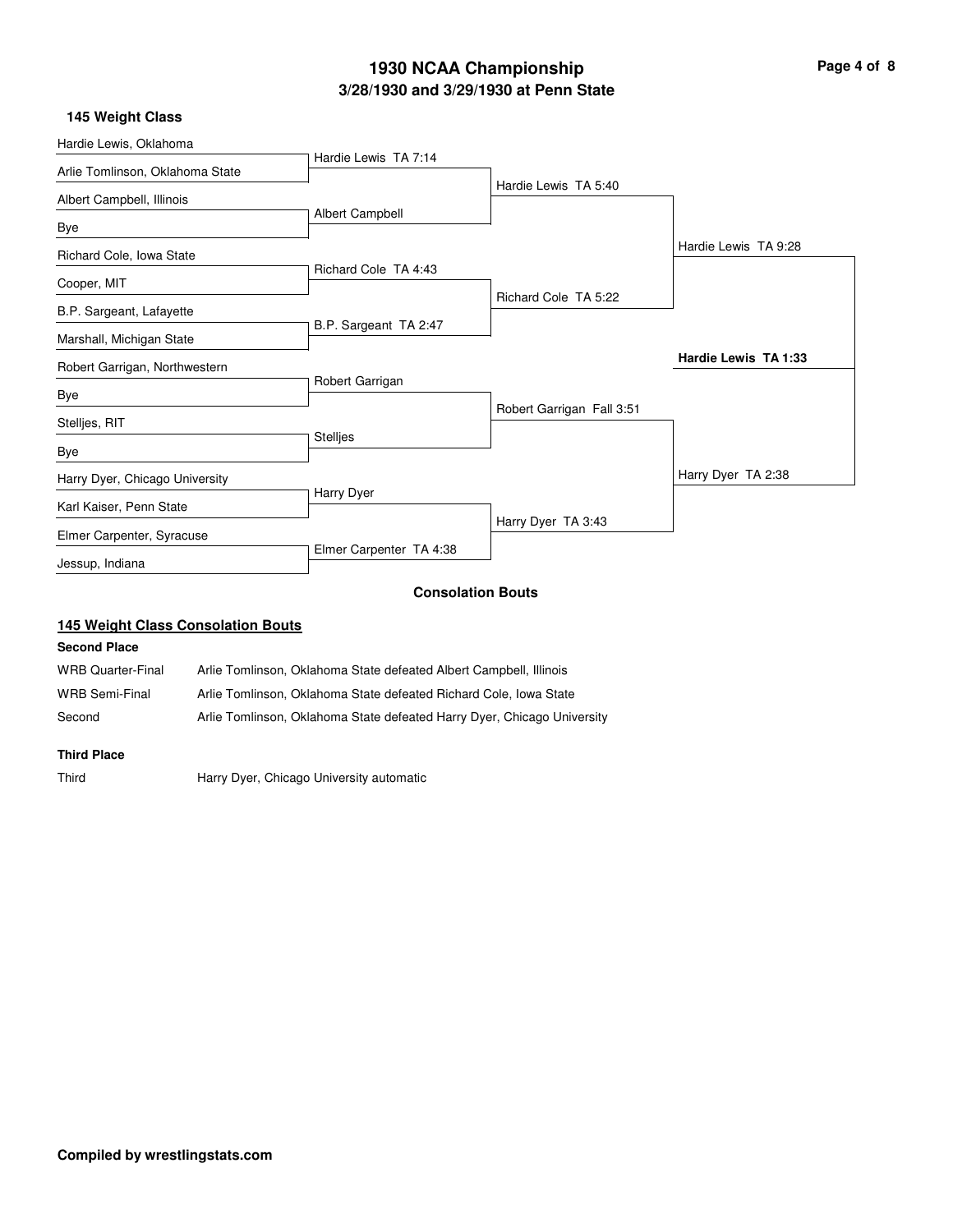# **3/28/1930 and 3/29/1930 at Penn State 1930 NCAA Championship Page 5 of 8**

### **155 Weight Class**

| Otto Kelly, Michigan            |                       |                          |                    |
|---------------------------------|-----------------------|--------------------------|--------------------|
|                                 | Otto Kelly            |                          |                    |
| Bye<br>George Whitney, RIT      |                       | Otto Kelly Fall 6:29     |                    |
| Bye                             | George Whitney        |                          |                    |
| Wilbur Juhl, Iowa State         |                       |                          | Otto Kelly TA 4:01 |
| Bye                             | Wilbur Juhl           |                          |                    |
| Bryan Watkins, Central Oklahoma |                       | Bryan Watkins TA 1:16 OT |                    |
| Myers, West Virginia            | Bryan Watkins TA 5:57 |                          |                    |
| Woods Talman, Virginia Military | Woods Talman          |                          | Otto Kelly TA 6:46 |
| Bye                             |                       |                          |                    |
| Cree, Waynesburg                | Cree                  | Woods Talman TA 6:45     |                    |
| Bye                             |                       |                          |                    |
| Phil Berry, Oklahoma            | Phil Berry            |                          | Phil Berry TA 7:45 |
| Bye                             |                       | Phil Berry RD            |                    |
| LeRoy McGuirk, Oklahoma State   |                       |                          |                    |
| Bye                             | LeRoy McGuirk         |                          |                    |
|                                 |                       | <b>Consolation Bouts</b> |                    |

### **155 Weight Class Consolation Bouts**

### **Second Place**

WRB Semi-Final Bryan Watkins, Central Oklahoma defeated George Whitney, RIT Second Bryan Watkins, Central Oklahoma defeated Phil Berry, Oklahoma

#### **Third Place**

Third Phil Berry, Oklahoma automatic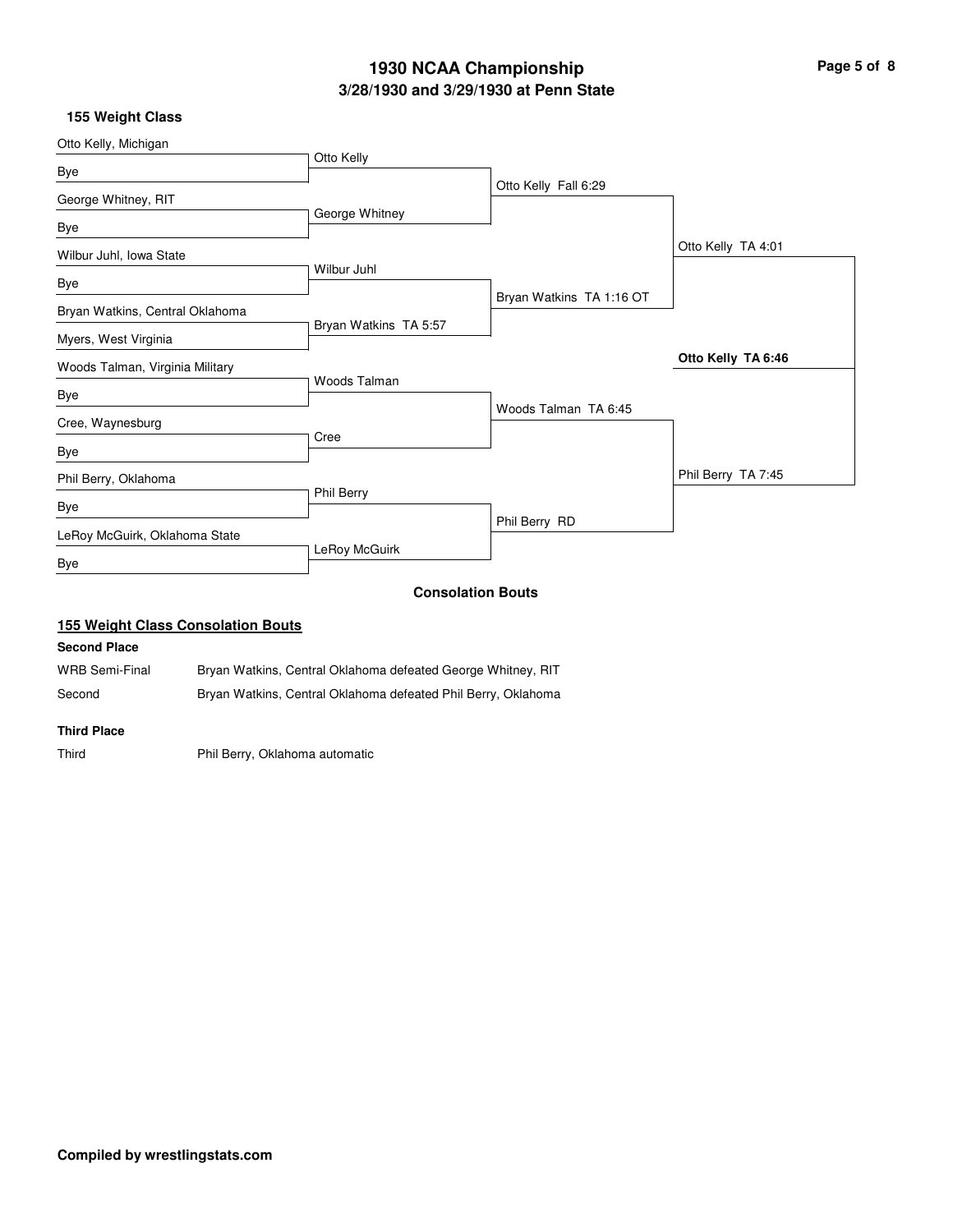# **3/28/1930 and 3/29/1930 at Penn State 1930 NCAA Championship Page 6 of 8**

### **165 Weight Class**

| Jean Toncoff, Illinois         |                          |                        |                          |
|--------------------------------|--------------------------|------------------------|--------------------------|
| Bye                            | Jean Toncoff             |                        |                          |
|                                |                          | Jean Toncoff TA 5:27   |                          |
| Curtis Turner, Oklahoma        | <b>Curtis Turner</b>     |                        |                          |
| Bye                            |                          |                        |                          |
| Jack VanBebber, Oklahoma State |                          |                        | Jack VanBebber Fall 8:23 |
|                                | Jack VanBebber           |                        |                          |
| Bye                            |                          | Jack VanBebber TA 6:07 |                          |
| Joe Solano, Harvard            | Joe Solano               |                        |                          |
| Bye                            |                          |                        |                          |
| George Belshaw, Indiana        |                          |                        | Jack VanBebber TA 7:40   |
| Walter Frank, Syracuse         | George Belshaw Fall 5:59 |                        |                          |
|                                |                          | George Belshaw TA 9:18 |                          |
| Calla, RIT                     |                          |                        |                          |
| Bye                            | Calla                    |                        |                          |
| Sam Church, Kansas             |                          |                        | Sam Church TA 1:32 OT    |
|                                | Sam Church               |                        |                          |
| Bye                            |                          | Sam Church TA 5:47     |                          |
| Sam McCrary, Virginia Military |                          |                        |                          |
| Bye                            | Sam McCrary              |                        |                          |
|                                | <b>Consolation Bouts</b> |                        |                          |

## **165 Weight Class Consolation Bouts**

### **Second Place**

WRB Semi-Final Joe Solano, Harvard defeated Jean Toncoff, Illinois Second Sam Church, Kansas defeated Joe Solano, Harvard - Dec

| <b>WRB Semi-Final</b> | George Belshaw, Indiana defeated Sam McCrary, Virginia Military |
|-----------------------|-----------------------------------------------------------------|
| Third                 | Joe Solano, Harvard defeated George Belshaw, Indiana - Fall     |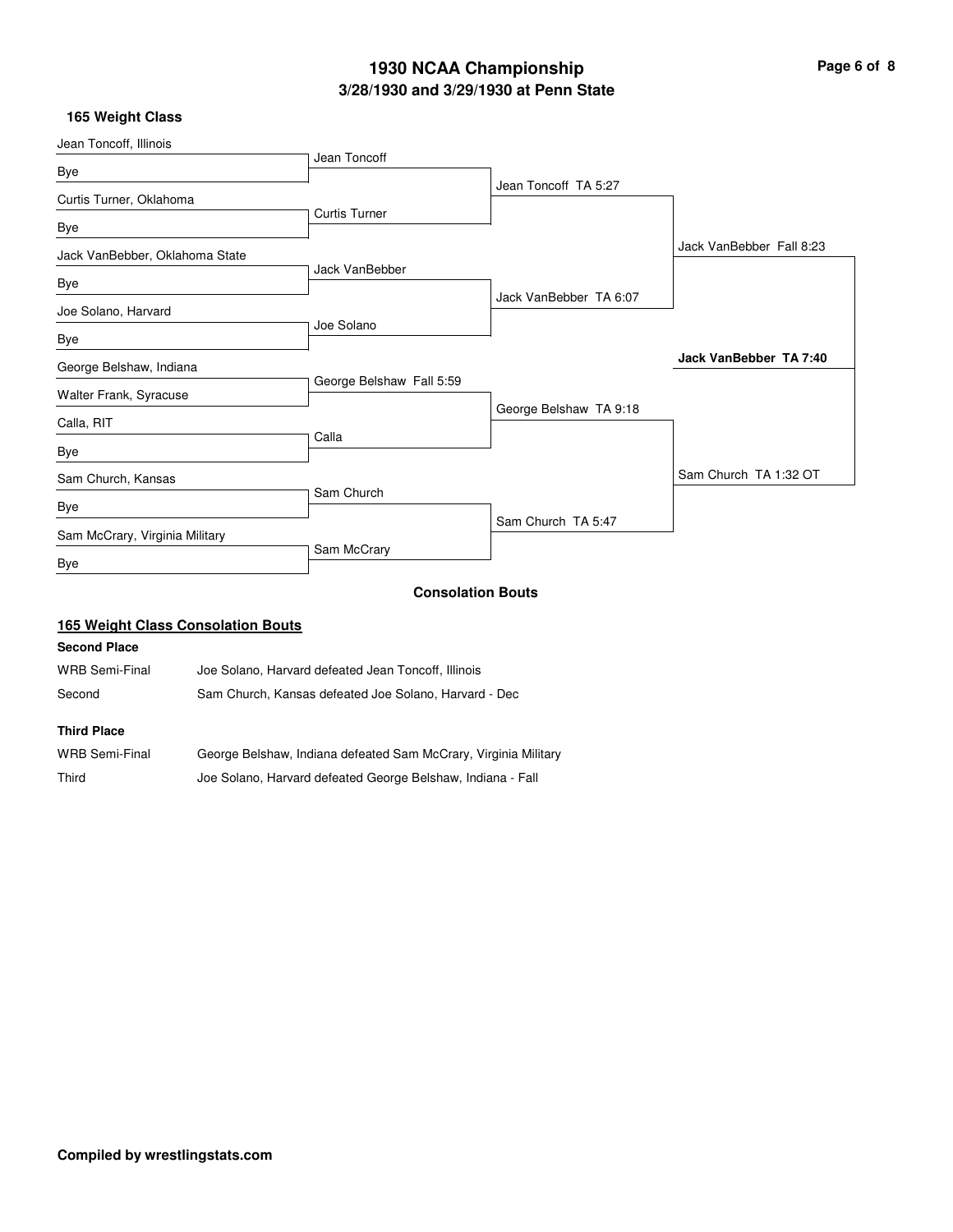# **3/28/1930 and 3/29/1930 at Penn State 1930 NCAA Championship Page 7 of 8**

### **175 Weight Class**

| Elton Eubanks, Oklahoma                   |                        |                          |                            |
|-------------------------------------------|------------------------|--------------------------|----------------------------|
| Art Steiskal, Kent State                  | Elton Eubanks TA 1:23  |                          |                            |
| Paul Long, Penn State                     |                        | Elton Eubanks TA 0:26 OT |                            |
| Minasian, Tufts                           | Paul Long TA 2:20      |                          |                            |
| Conrad Caldwell, Oklahoma State           |                        |                          | Conrad Caldwell DFT        |
| Bye                                       | <b>Conrad Caldwell</b> |                          |                            |
| Floyd Helgerson, Ohio State               |                        | Conrad Caldwell TA 2:52  |                            |
| Bye                                       | Floyd Helgerson        |                          |                            |
| Von Robbins, Missouri                     |                        |                          | Conrad Caldwell TA 0:58 OT |
| Newhart, Harvard                          | Von Robbins TA 5:04    |                          |                            |
| Cochrane, Kansas                          |                        | Von Robbins TA 0:56 OT   |                            |
| Jones, RIT                                | Cochrane Fall 7:14     |                          |                            |
| Al Steinke, Michigan                      |                        |                          | Von Robbins TA 0:02 OT     |
| <b>Bye</b>                                | Al Steinke             |                          |                            |
| Levine, West Virginia                     |                        | Al Steinke TA 6:04       |                            |
| Bye                                       | Levine                 |                          |                            |
|                                           |                        | <b>Consolation Bouts</b> |                            |
| <b>175 Weight Class Consolation Bouts</b> |                        |                          |                            |
| <b>Second Place</b>                       |                        |                          |                            |
|                                           |                        |                          |                            |

WRB Semi-Final Floyd Helgerson, Ohio State defeated Elton Eubanks, Oklahoma - Med FFT Second Floyd Helgerson, Ohio State defeated Von Robbins, Missouri

#### **Third Place**

Third Von Robbins, Missouri automatic